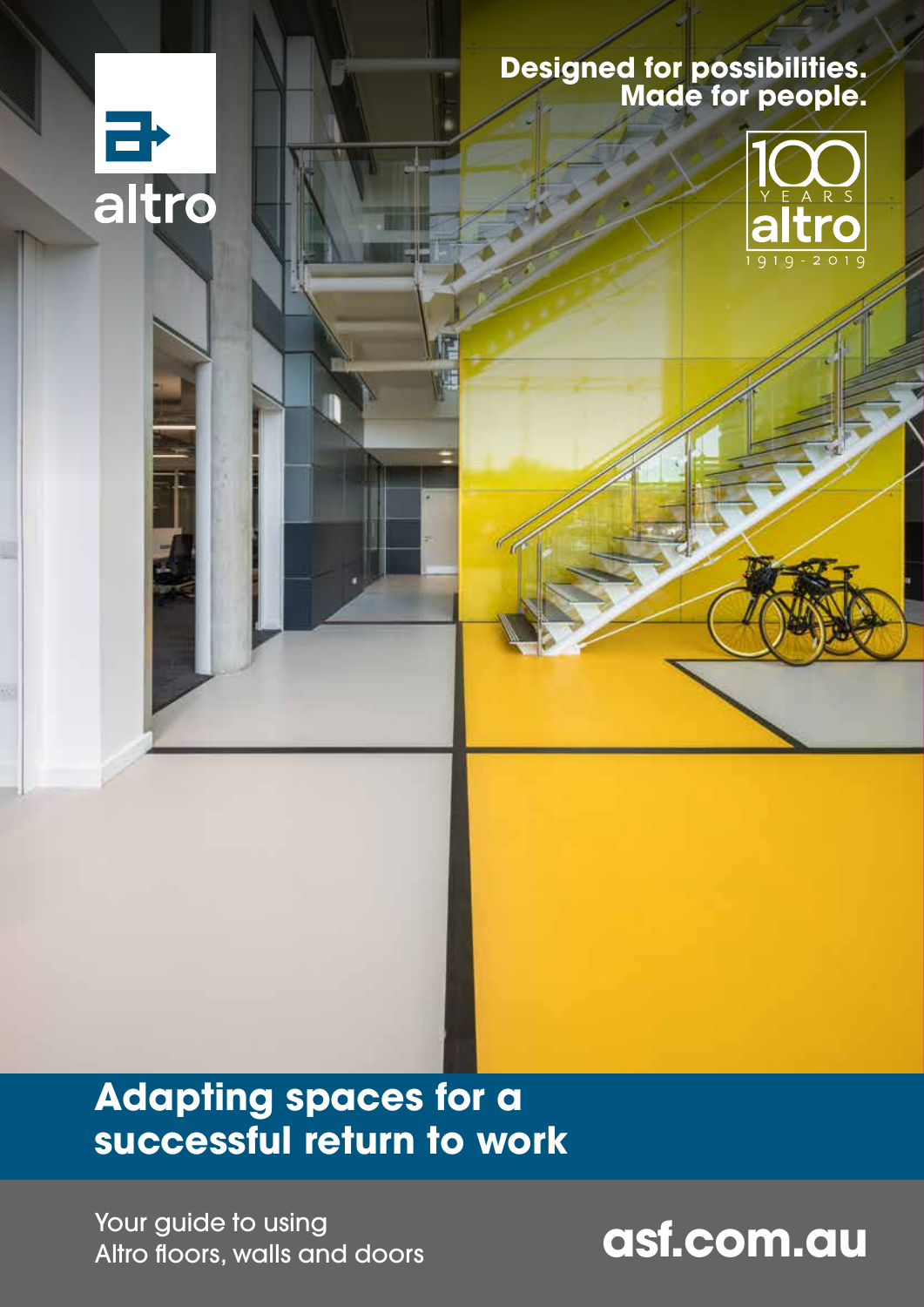Your guide to using Altro floors, walls and doors to create the optimum new workspace and get your staff back to work safely and quickly in:

- Offices
- Communal work areas
- Corridors
- Eating areas / kitchenettes
- Classrooms

As employees start to return to the workplace, they need a safe environment: somewhere that feels as safe as home. And that safety includes both physical and mental wellbeing. Your budgets may be tight and so you want reassurance too: that what you are about to invest in will offer you proven cleanability and hygiene, will maintain its appearance and performance for years and provide you with excellent long-term value.

We have put together a collection of our best solutions that offer you precisely all this!



As an employer, cleaning and hygiene are top of mind. Not only your staff, but also your customers and visitors will need reassurance that your premises are clean and well maintained.

## **Getting your staff back to the workplace**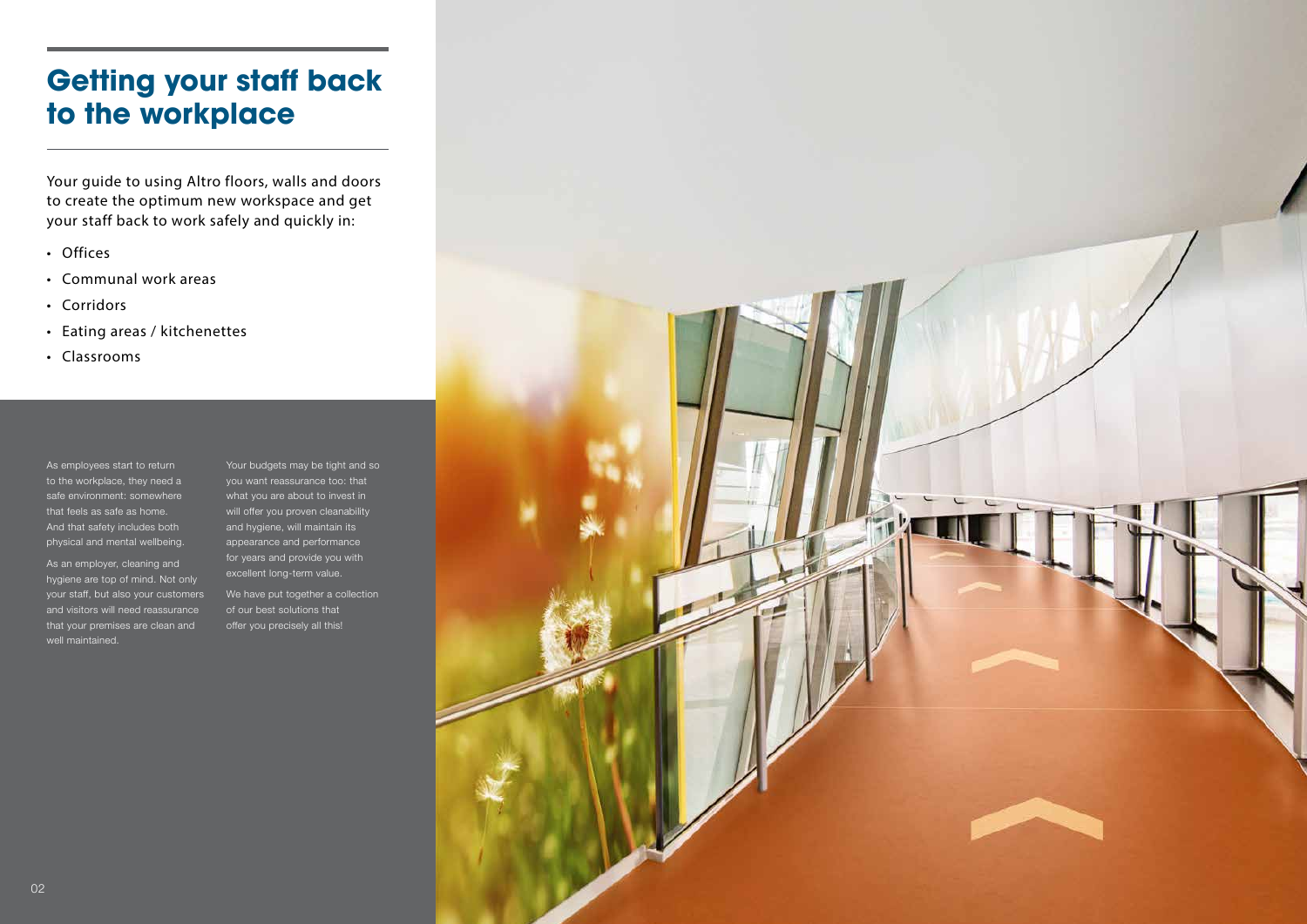05

Safe Work Australia for offices guide - THOUGHTS ON OFFICE DESIGN AND OPERATION AFTER COVID-19

https://www.safeworkaustralia. gov.au/covid-19-informationworkplaces/industryinformation/general-industryinformation/cleaning

As we start to return to offices, schools and other enclosed places of work, a review of your current building layout, furniture positioning, boundaries and people navigation is probably underway.



The materials that make up your working environment are also coming under scrutiny with a view to implementing changes to satisfy the emotional and physical needs of users, as well as the requirements of the government and recommendations of the Council.

# **Hygienic and easy to clean floors, walls and doors – just what the Council recommends!**

Liveability Spinal Unit, UK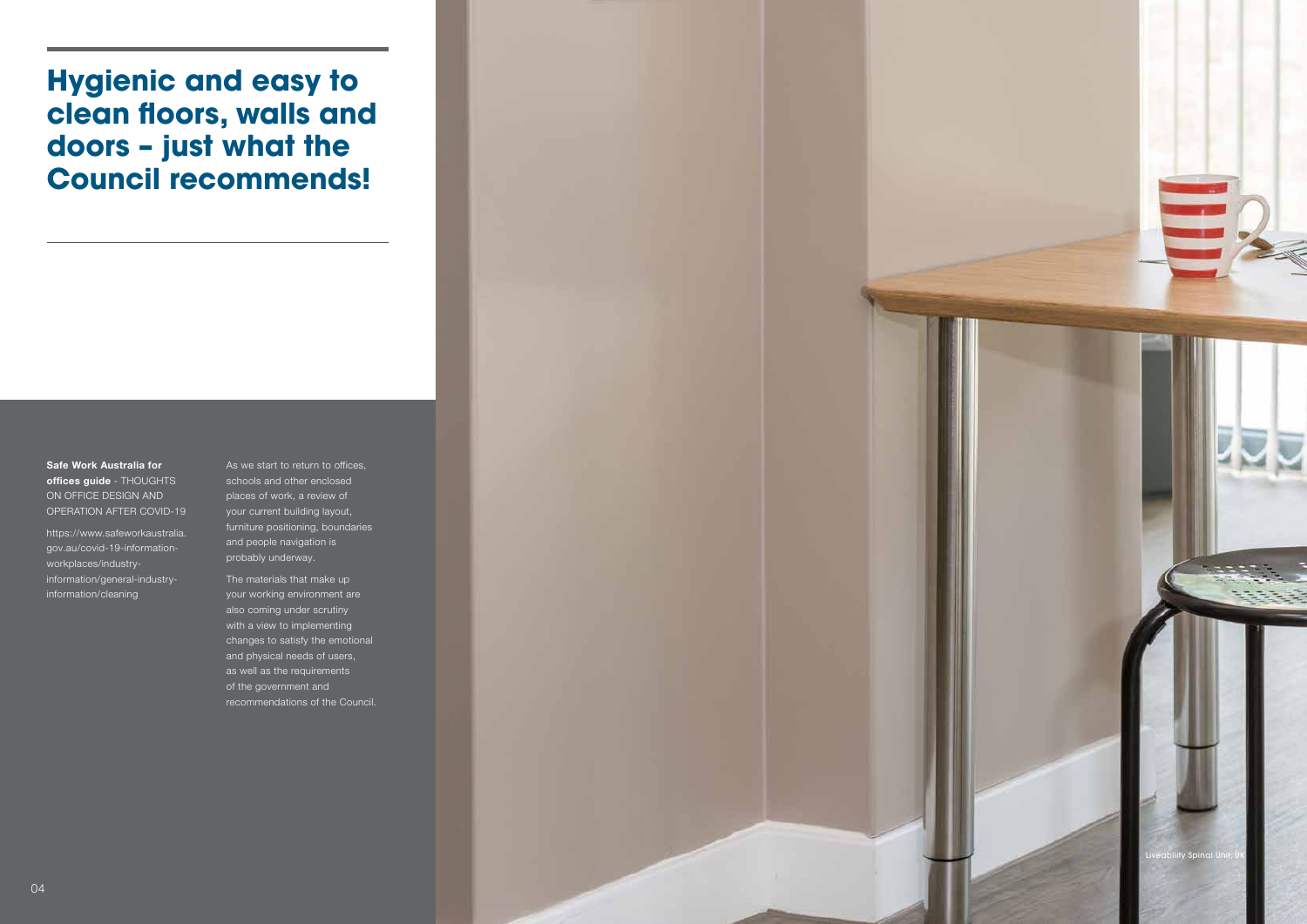## **Take the worry out of adapting your workspaces. Trust the guaranteed, proven solution for all this: The Altro solution**

Install vinyl flooring combined with wall cladding and doors for a **total hygienic system** which is **proven** to be easy to clean and maintain.

- Hygienic floors, doors and walls systems with unrivalled industry-leading guarantees up to 25 years. We were established in 1919, so you can rest assured that our guarantees have been proven over time
- Easy to clean floors, doors and walls dirt sits on the surface rather than penetrating the whole pile on the carpet, the substrate on a damaged painted wall, the grout or cracks on tiles
- Steam cleanable with high chemical resistance for disinfecting floors and walls (tested with up to 1,312 chemicals for proven performance)

#### System overview

- Altro floors, doors and walls have impervious, hard, level, non-porous surfaces with no hiding places for microorganisms, which can lead to the growth of viruses and bacteria
- Proven effective with detergents. No need to vacuum prior to wet cleaning (unlike carpet / carpet tiles) and the release of the contaminant is quicker
- Altro floors feature Altro Easyclean Technology



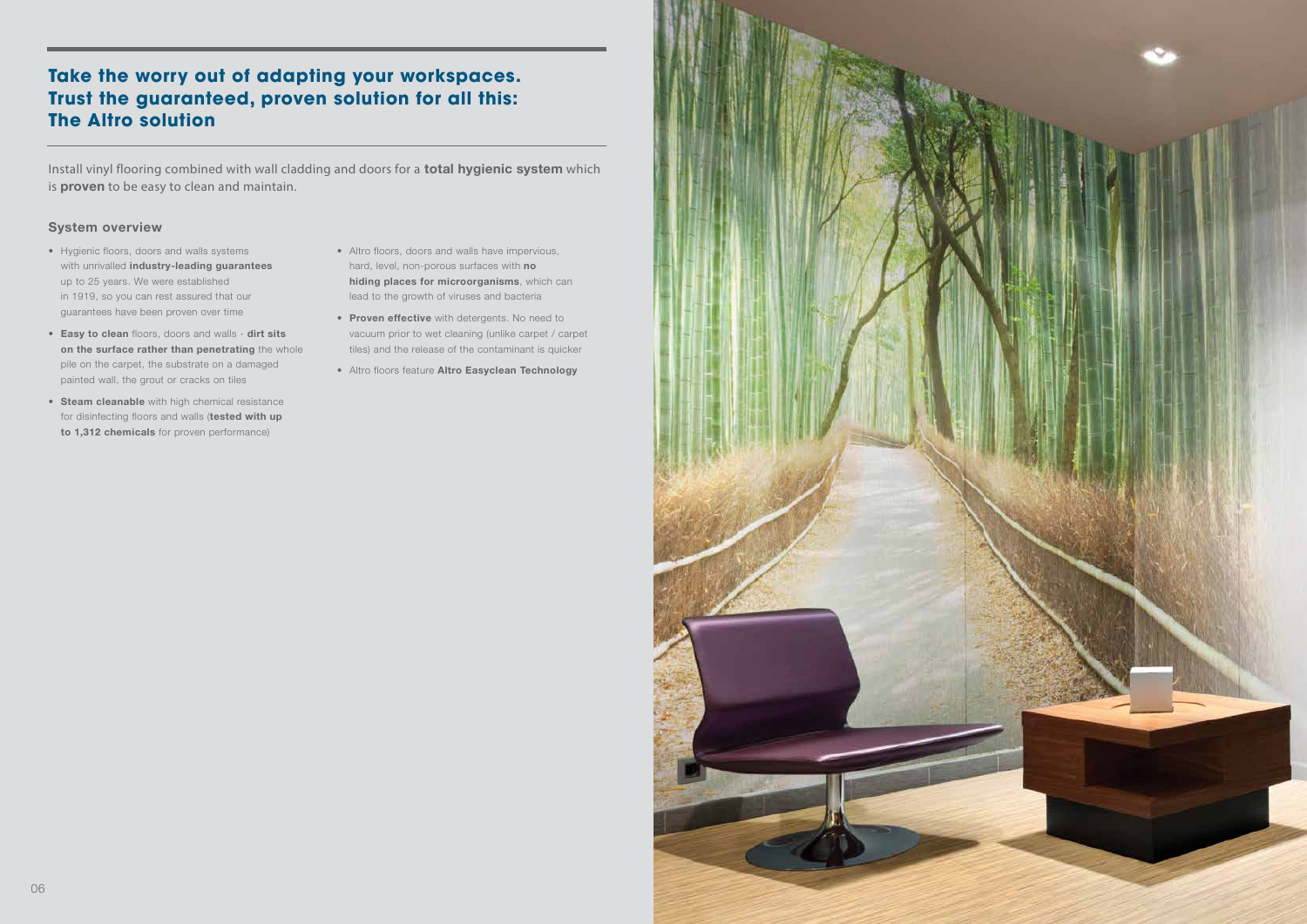## **Do your current surfaces meet guidelines and give your staff the reassurance they need?**

You may well currently have carpet or carpet tiles installed, paint on the walls and tiles both on your walls and floors. Let's take a close look at these surfaces in light of British Council recommendations and Altro alternatives.

#### The problems with carpet tiles / carpet

- Carpet tiles / carpets are usually made of materials such as nylon polypropylene or organic porous materials including wool and jute; all of these are highly absorbent and are designed to trap dust and dirt, therefore make cleaning more difficult
- Some carpets / carpet tiles feature impervious PVC-backing to offer protection in care homes against incontinence. While this backing can help protect the subfloor from becoming contaminated from any spillages, it has the negative affect of meaning that the carpet / carpet tiles can retain dampness, requiring a stringent cleaning process
- Carpet tiles in offices are frequently cleaned with a wet extraction unit and tend not to be impervious in this environment; the result is that the water from the wet clean can go through the carpet tile and its backing, reaching the subfloor and **affecting** not just the subfloor itself, but also the **adhesives and services** underneath, for example electrics and data cabling
- Some carpet tile manufacturers advise that pile soft carpet tiles / carpets can only be cleaned at up to 50°C max; viruses are killed at 56°C according to US National Library of Medicine
- Carpet tiles / carpets are designed to be vacuumed and not cleaned daily with the detergent required to clean viruses– you cannot vacuum up bacteria and viruses



- Having vacuumed, in order to kill any virus you need to wet clean the carpet /carpet tiles with detergent daily at 56°C. This daily process is required because the virus remains active for 24 hours on this surface. Cleaning therefore becomes more costly in terms of time and money, while requiring a long time, possibly several hours, to dry; this means your surface can remain damp for hours each day after cleaning, providing the potential for yet more ideal conditions for the growth of microorganisms, including bacteria and viruses
- Overwetting carpet tiles can cause them to curl, be prone to fast re-soiling, the growth of mildew and the occurrence of odours
- Detergents can stain carpet tiles / carpet easily and need to penetrate properly to clean fully
- Cleaners, who may be inexperienced with detergents, may over-apply them, potentially leading to a residue remaining on the fibres attracting fast re-soiling
- Carpet tiles can take 12-24 hours to dry fully when steam cleaned, during which time they cannot be walked on; if you absolutely have to walk on them, then it is recommended that you wear plastic bags on your feet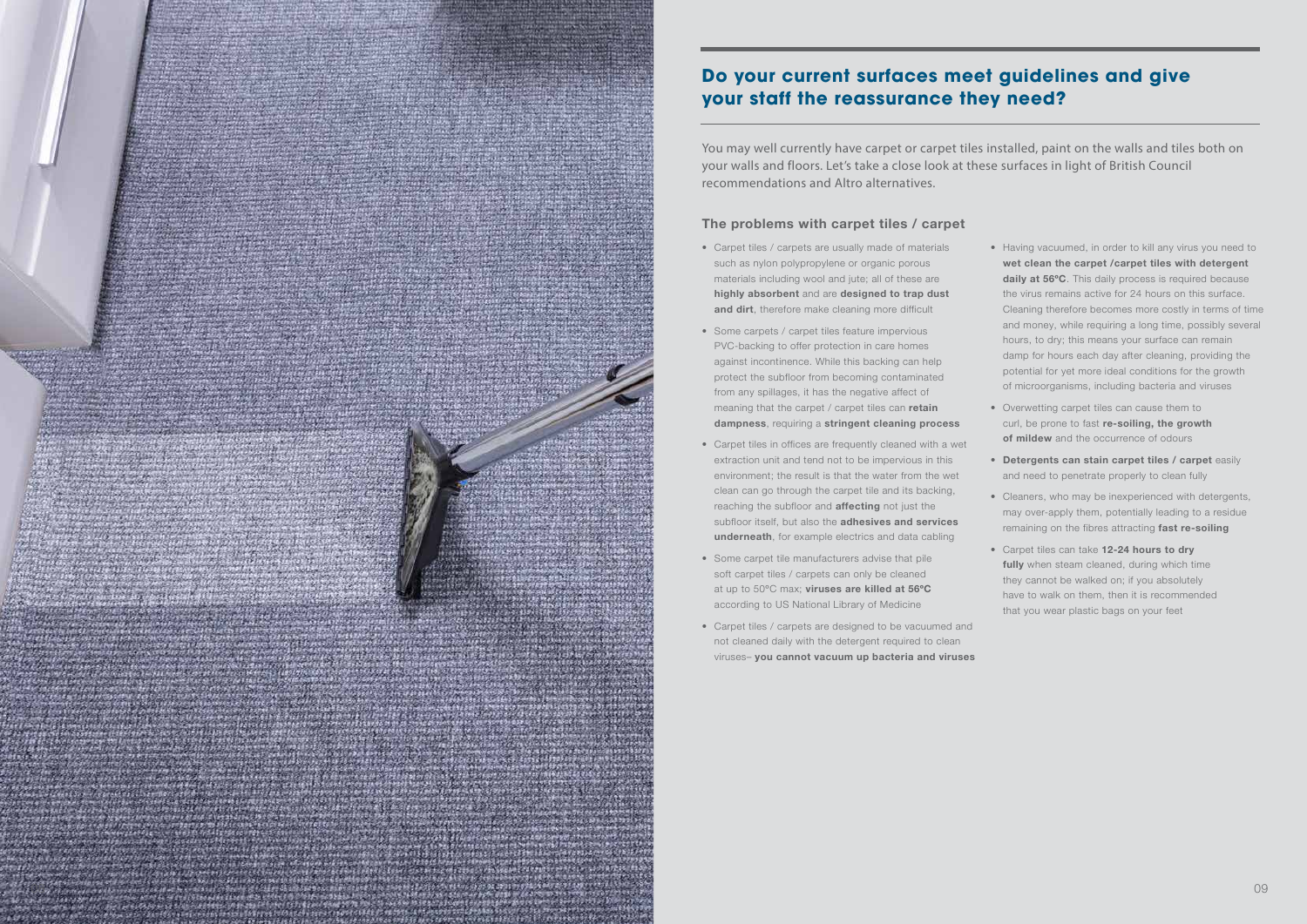#### Specific comparison of our system against carpets / carpet tiles

- Acoustics similar dB levels are available to those offered by carpet tiles, which in offices average at 17-18dB, so there's no need to compromise on inroom sound and transmission of noise. Minimise noise from footsteps by using Altro Cantata and Altro Wood adhesive-free floors which offer 14dB, Altro Ensemble or Altro Orchestra with 15dB or acoustic Altro Serenade with 19dB protection. Alternatively, you can combine the floor of your choice with impact sound reduction underlays Altro 1101 and Altro Everlay B, which offer sound reductions of 18dB and 20dB respectively
- Comfort underfoot is now a key performance **benefit** of many of our floors (particularly the ones named above) to rival levels afforded by carpet tiles
- You can clean Altro vinyl floors at up to 60°C; viruses are killed at 56ºC – US National Library of Medicine. In order to get rid of viruses from hard surfaces, the ability to spray, steam or power clean our products is vital; no different detergent is needed, just your standard process, saving you considerable time and proving more hygienic
- As dirt sits on the surface of our flooring, rather than penetrating the pile of a carpet tile / carpet, you can clean our floors faster - with a wider range of products that are less likely to cause damage to the floor - and they dry faster for a speedy return to service
- Depending on the size of your area, there are no / few joints on our floors – most microorganisms are harboured in the joints of carpet tiles
- Tackifier / acrylic adhesives, as used in carpets / carpet tiles break down faster and can lead to the growth of microorganisms faster than the adhesives used with vinyl flooring
- Our vinyl floors are up to 4mm thick with guaranteed performance for up to 20 years; you will not wear through them or damage them when you follow our cleaning recommendations
- Our vinyl floors are impervious, when you wet clean water will not penetrate through the flooring to the subfloor, potentially damaging the subfloor itself and any underlying electrics or data cabling etc
- Vinyl flooring is a proven, robust solution, not affected by indentation from office furniture movement or rolling loads; carpet / carpet tiles, however, can suffer from damage to or flattening of the pile, making furniture reconfiguration less attractive and affecting the overall aesthetic ambience of the environment

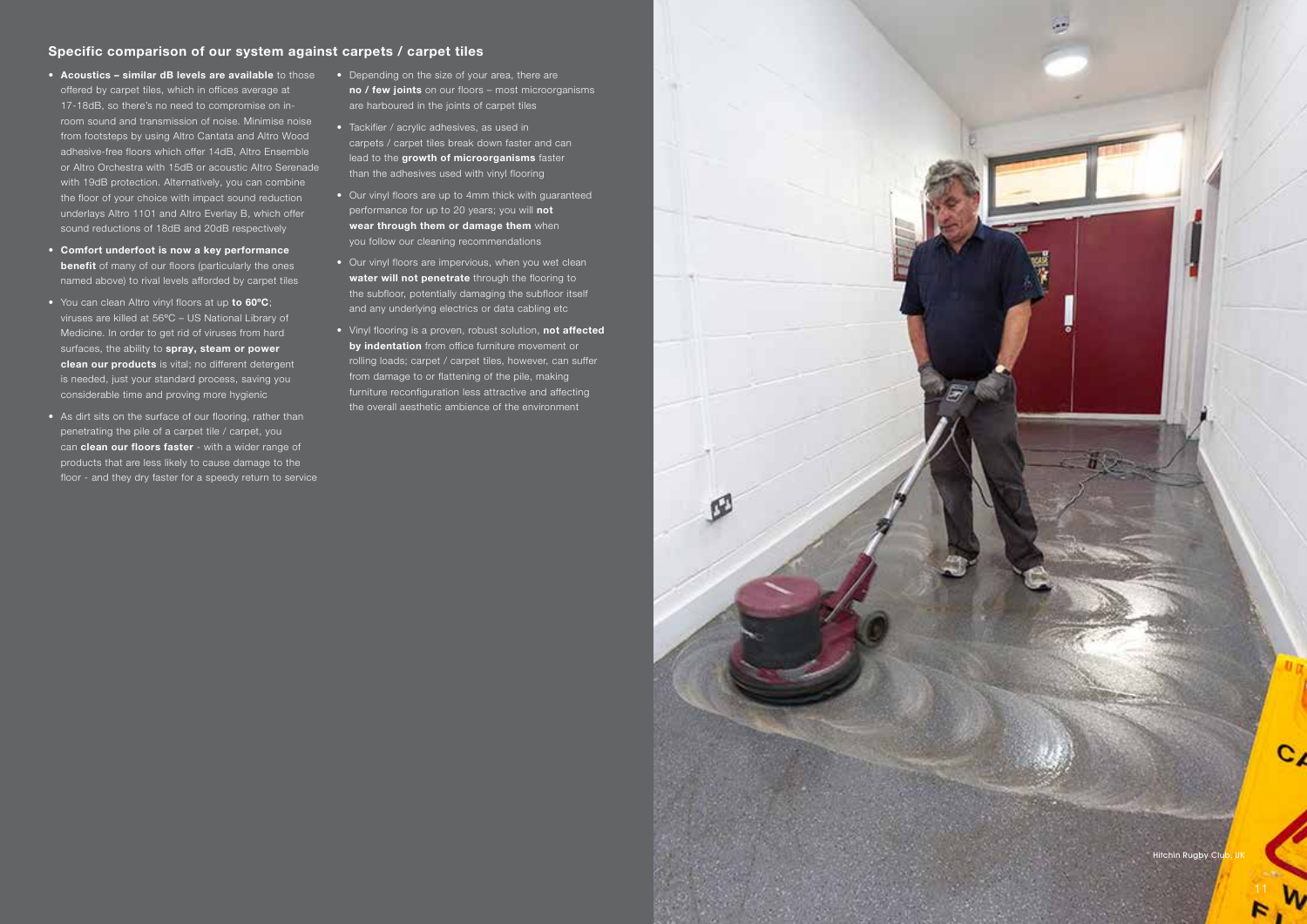- Our wall cladding is 2.5mm thick, guaranteed for up to 20 years
- It is impact-resistant and impervious. Altro Fortis wall protection will protect your wall and substrate from bumps and scrapes
- Even though our wall cladding is a hard surface, it is easy to clean, even with detergent, up to 60°C

#### Specific comparison of our system against paint

- The colour runs through the thickness of the product for **aesthetic durability**
- It is fully bonded and will protect the substrate, even when knocked or bumped into, giving nowhere for microorganisms to hide and breed

#### The problems with paint

- Paint is only microns thick and therefore easily damaged. Plasterboard under paint tends to be weak and absorbent and **easily dented or damaged**, particularly below waist height where walls can be prone to knocks and scrapes, or subject to cracks from building movement. These damaged surfaces can harbour and provide **breeding grounds for** microorganisms more readily than undamaged, smooth surfaces, as they are more porous
- Emulsion paint is not designed to be wet cleaned; it can come away when cleaned with water, a process which is **exacerbated** when cleaned with the detergents required to keep an area hygienic. This results in patchiness, reducing the overall aesthetic appeal of an area and requiring further maintainanace
- The World Health Organisation has proved that the Covid 19 virus will live for 72 hours on a hard surface, such as paint, therefore necessitating regular detergent cleaning, which can damage this type of surface



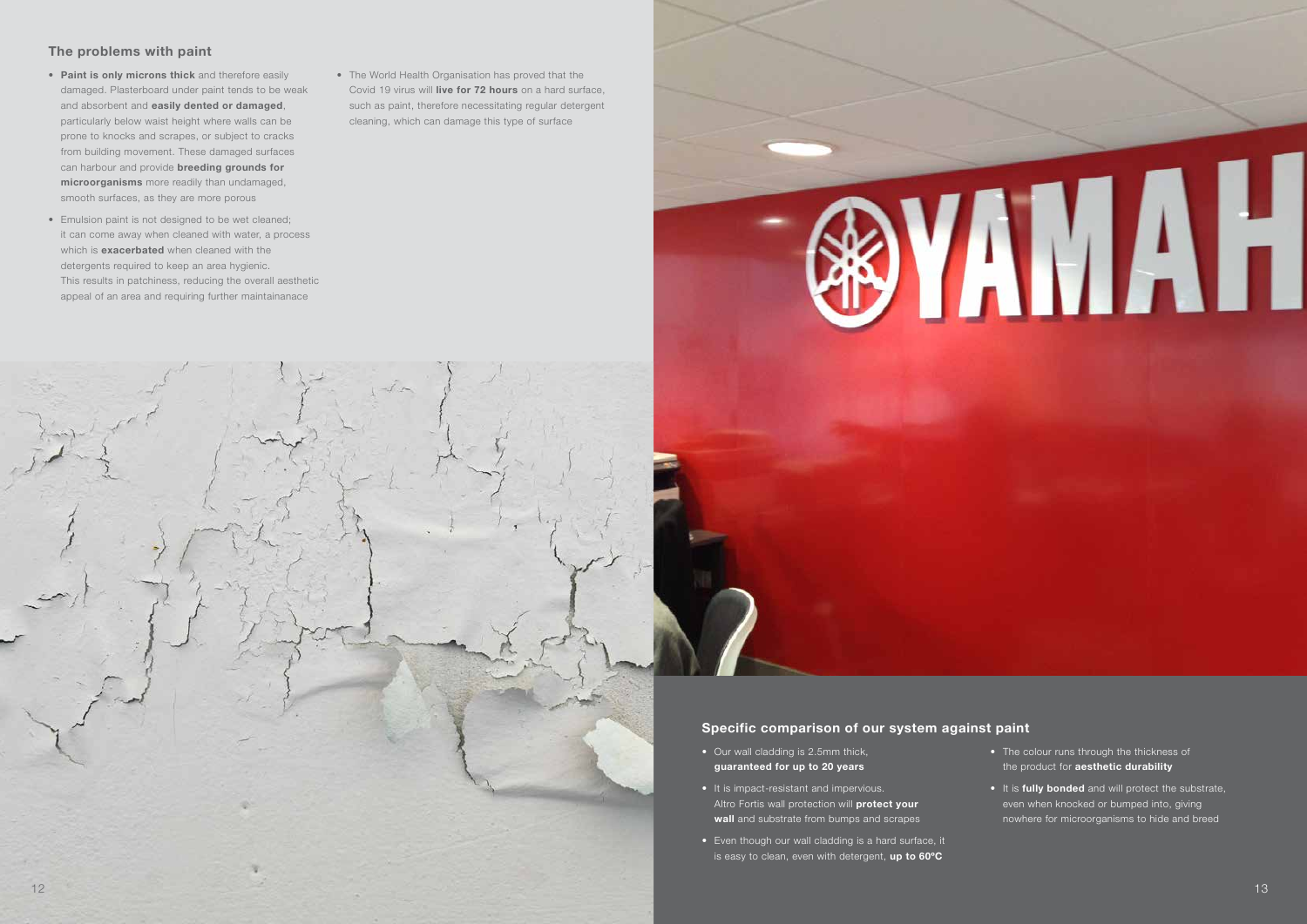#### Specific comparison of our system against tiles

- Altro floors and walls are durable and hygienic, with life expectancies of up to 25 years. They provide seamless, impervious and impact-resistant surfaces, which provide low maintenance for life
- Altro Whiterock hygienic wall cladding has a **smooth**, non-porous and easy to clean surface, which comes in sheets to provide coverage from floor to ceiling. A fully bonded and watertight system, it gives microorganisms, bacteria and vermin nowhere to hide. It is simple to keep clean: it's easy to wipe, steam or power-wash clean. Combined with Altro doors and Altro floors it creates an impervious system that meets the hygienic requirements of even the most critical care environments
- There is **no grout** required with our wall and floor systems so you avoid all the maintenance problems associated with it

- Tiles are proven to crack and shatter more easily than Altro Whiterock hygienic wall cladding and their damaged surfaces can harbour and provide breeding grounds for microorganisms more readily than undamaged, smooth surfaces; furthermore, individual damaged tiles are extremely difficult to remove, perpetuating the problem
- Grout can become **porous** with age and harbour microorganisms, providing breeding grounds for bacteria and viruses
- Grout is difficult to clean, making it even harder to remove microorganisms. It can also shrink and cause gaps between tiles, providing perfect areas for microorganisms to multiply
- Grout and tiles can stain when cleaned with detergents

- For smaller areas such as washrooms, toilets and kitchens, Altro Whiterock Splashbacks are the **hygienic alternative**, available as kits in a range of sizes to suit most hand wash basins and vanity units, or custom-sized for the perfect fit
- Giving you the flexibility to coordinate or contrast, you don't have to compromise on the design options afforded by tiles, as Altro Whiterock hygienic wall cladding and Altro Whiterock Splashbacks as well as Altro vinyl come in a vast array of colours and finishes complemented by colour-matched sealants and weldrods

#### The problems with tiles



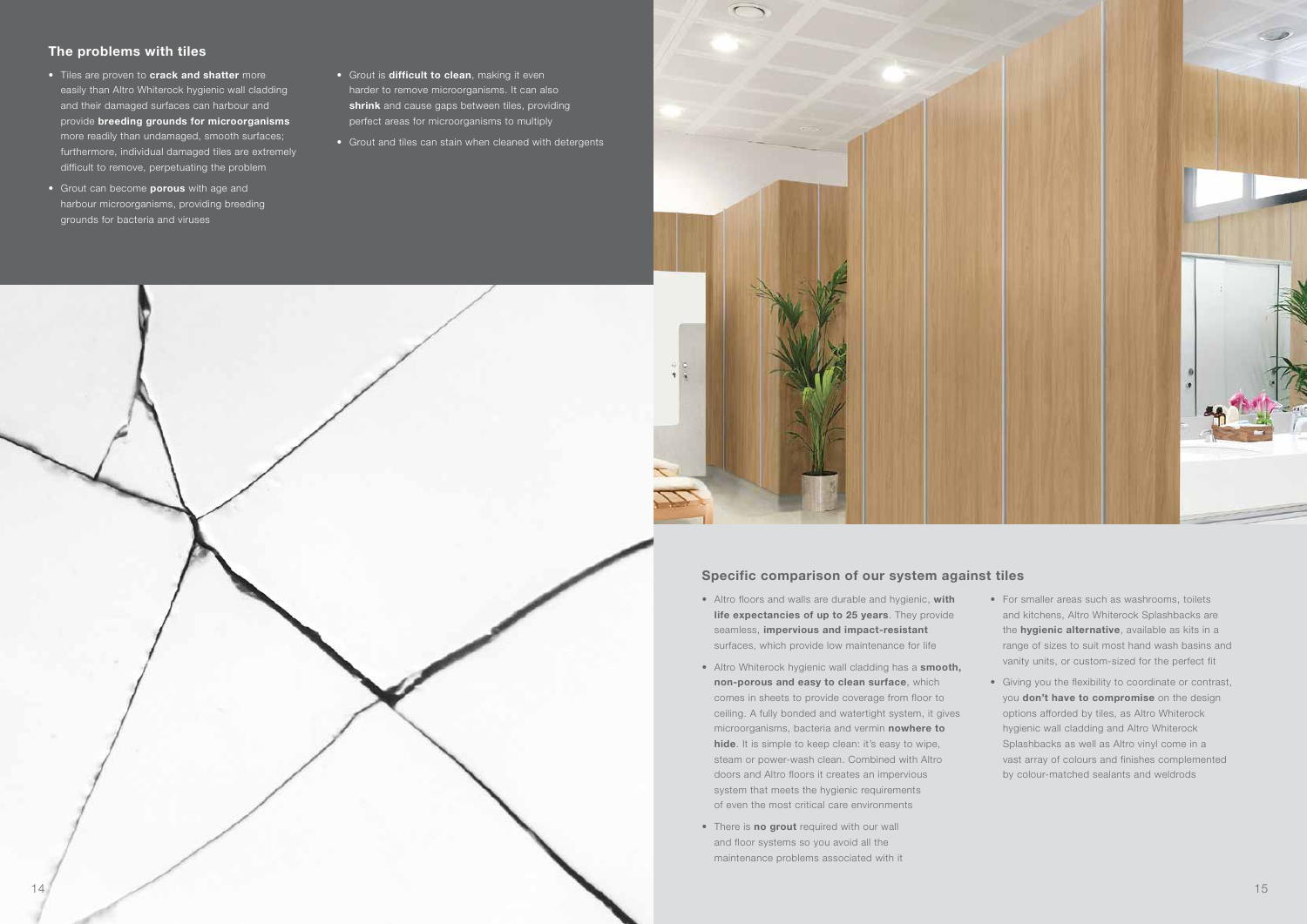Because it's so vital to clean any floor, door or wall effectively, we've produced a range of cleaning guides to help you get it right first time.

# **Cleaning made easy**



Download your copies here: https://www.asf.com.au/Support/ Technical-documents

For help with specifying your spaces, call us on 1800 641 441 (toll free) or info@asf.com.au